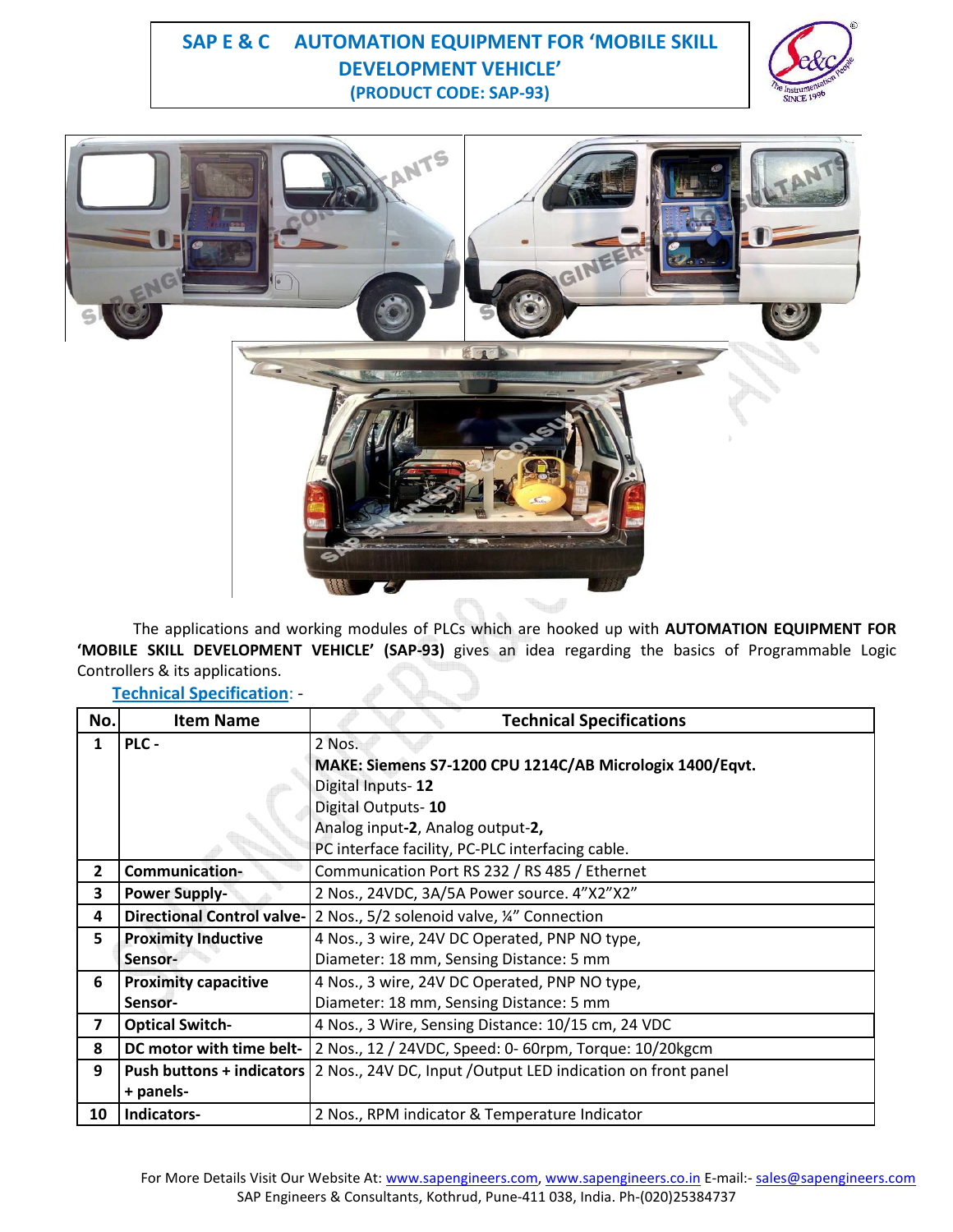# **(PRODUCT CODE: SAP-93) SAP E & C AUTOMATION EQUIPMENT FOR 'MOBILE SKILL DEVELOPMENT VEHICLE'**



| 11 | <b>HMI and SCADA-</b>           | 2 Nos. each,                                                                   |  |
|----|---------------------------------|--------------------------------------------------------------------------------|--|
|    |                                 | HMI:                                                                           |  |
|    |                                 | Make: Mitsubishi/Schneider/Eqvt.                                               |  |
|    |                                 | Size: 7 Inch Color Display                                                     |  |
|    |                                 | <b>SCADA:</b>                                                                  |  |
|    |                                 | Make: Siemens WinCC Basic SCADA/GE Proficy Ifix/Eqvt.                          |  |
| 12 | <b>Ladder Programming</b>       | 1 No., TIA PORTAL STEP 7 BASIC V13/V14 LICENSED/RSLogix Microstarter/Eqvt.     |  |
|    | Software-                       |                                                                                |  |
| 13 | <b>Electric Motor-</b>          | 1 No., 0.25 HP, Single phase 230V                                              |  |
| 14 | Tachometer-                     | 1 No., Non contact type, Hand held speed measurement device                    |  |
| 15 | VFD-                            | 1 No.,                                                                         |  |
|    |                                 | Make: Siemens / Eqvt                                                           |  |
|    |                                 | Model Name: Sinamics V20/Eqvt.                                                 |  |
|    |                                 | 1/2 HP, 1500 RPM, I/P: 1φ 230 VAC, O/P: 1φ 230 VAC                             |  |
| 16 | Pump-                           | 1 No., 230VAC (Submersible Type)                                               |  |
| 17 | <b>Level Tank-</b>              | 1 No., 6"X6"X16" (P.P. 5 mm thick)                                             |  |
| 18 | Level Switch-                   | 3 Nos., Magnetic Type, Float operated, NO Contact, 24VDC Operated              |  |
| 19 | <b>Double Acting Cylinders-</b> | 2 No., Bore: 25 mm × Stroke: - 100mm, Mounting: Foot                           |  |
| 20 | Power supply for load-          | 1 No., 24V DC 5A Power supply                                                  |  |
| 21 | <b>Temperature control</b>      | 1 No., Thyresterized card to control the temperature, Electric Kettle/furnace, |  |
|    | setup-                          | Temperature Indicator                                                          |  |
| 22 | Air Compressor-                 | 1 No., Noiseless Air compressor, 25 Ltr., 1 HP, Single Phase, 230V AC, Working |  |
|    |                                 | Pressure 5-6Kg/cm <sup>2</sup> .                                               |  |
| 23 | <b>Fabricated PLC panel-</b>    | Dimensions- 1.5 Ft. X 1 Ft. X 1.5 Ft.                                          |  |
|    |                                 | MS Powder coated panel with switches, indicator, test Points, controller on    |  |
|    |                                 | front fascia, UK 2.5 Terminal Connectors mounted on DIN rail channel, Use of   |  |
|    |                                 | 0.5sq mm multi-strand wire with proper insulated Lugs, Feruling & neat wire    |  |
|    |                                 | dressing & clamping. Wires & power cables are seated through 1"x1"PVC cable    |  |
|    |                                 | tray.                                                                          |  |
|    |                                 | Can be accessible from both side doors of EECO Van.                            |  |
| 24 | <b>Generator set-</b>           | 1 No.,                                                                         |  |
|    |                                 | Honda 750 VA Handy Series Portable Generator EP1000                            |  |
| 25 | Monitor-                        | 1 No.,                                                                         |  |
|    |                                 | Size: 32 Inches Color LED Monitor                                              |  |
| 26 | Laptop-                         | 1 No.,                                                                         |  |
|    |                                 | Make: HP/Dell/Lenovo/Eqvt.                                                     |  |
|    |                                 | Intel i3 Processor, 4 GB RAM, 500 GB Hard Disk, Keyboard & Mouse and           |  |
|    |                                 | supporting Operating system                                                    |  |
|    |                                 |                                                                                |  |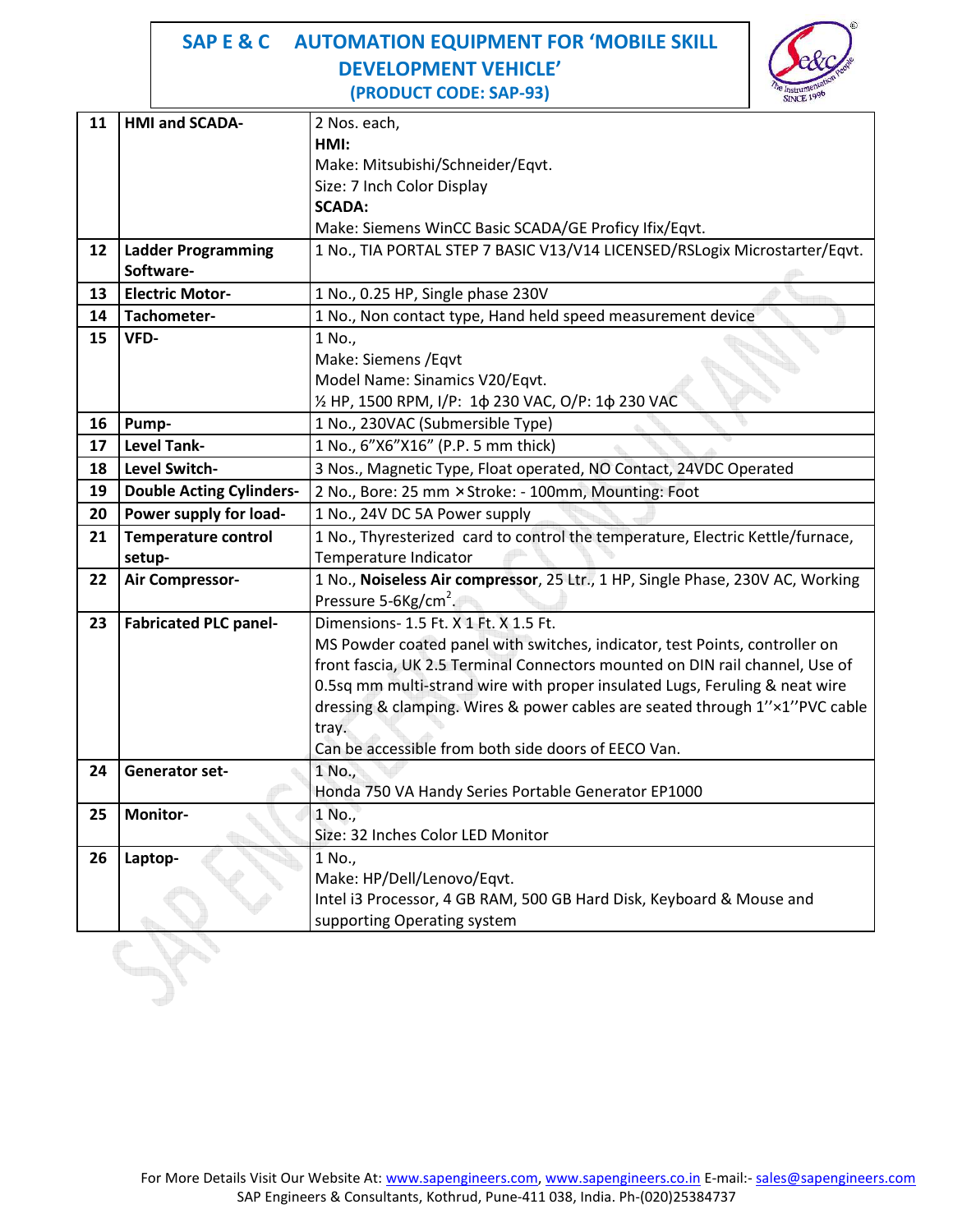# **(PRODUCT CODE: SAP-93) SAP E & C AUTOMATION EQUIPMENT FOR 'MOBILE SKILL DEVELOPMENT VEHICLE'**



### **Actual Panel Photos:**



### **Features: -**

- ❖ Compact Ergonomic Design.
- $\cdot$  User Friendly, Self Explanatory Systems.
- **❖** Training Manuals for operation ease
- Robust Construction.
- Enhanced Electrical Safety Considerations.
- Self-explanatory instruction manuals, copy of S/W are provided.
- ❖ Inbuilt Safety Measures to avoid improper usage.
- Computer Interface (Optional).
- Computerized control system trainer (Optional).